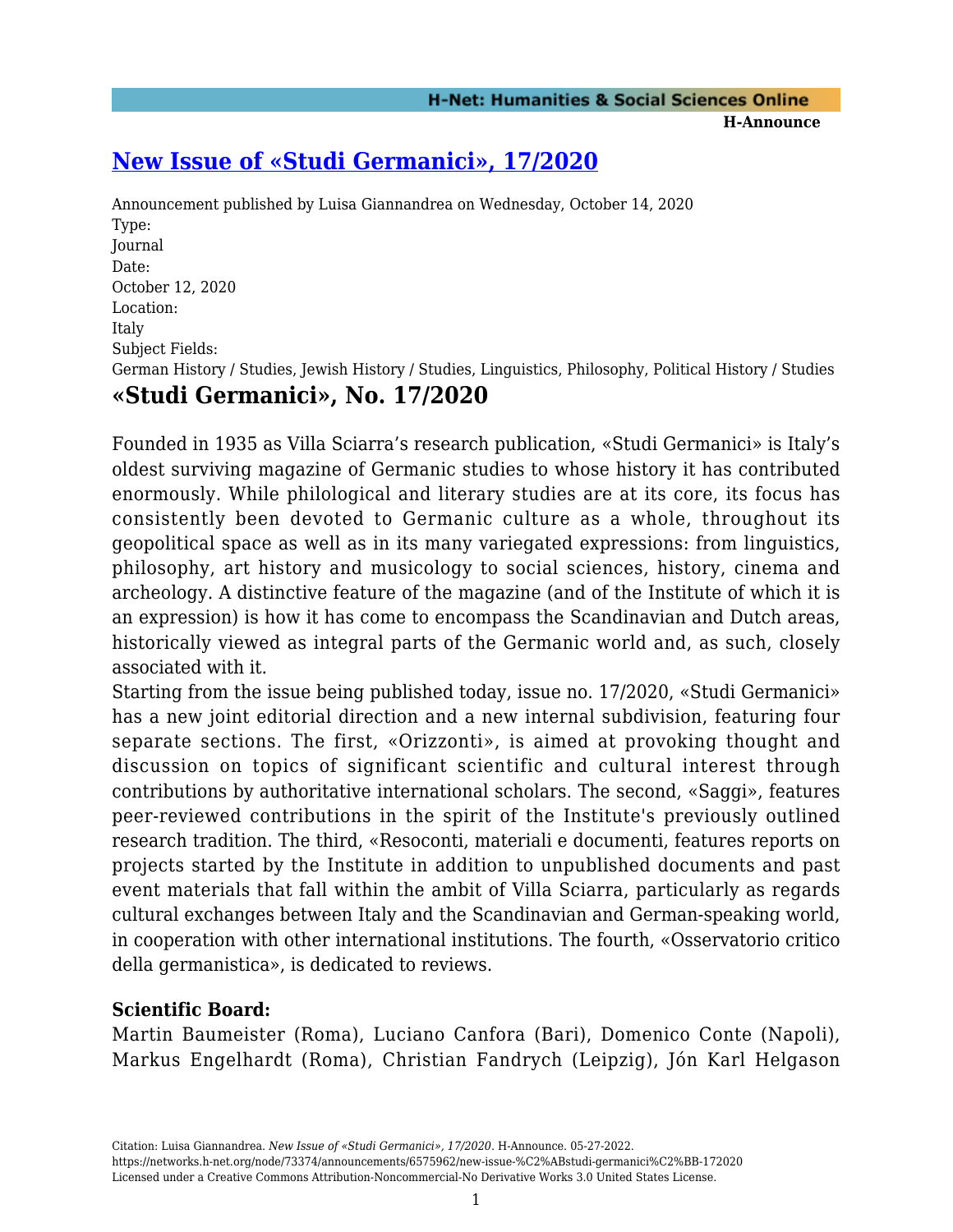#### **H-Net: Humanities & Social Sciences Online H-Announce**

(Reykjavik), Giampiero Moretti (Napoli), Robert E. Norton (Notre Dame), Giovanna Pinna (Campobasso), Hans Rainer Sepp (Praha), Vivetta Vivarelli (Firenze)

## **Editorial Board:**

Marco Battaglia (Pisa), Irene Bragantini (Napoli, Roma); Fabrizio Cambi (Trento), Marcella Costa (Torino), Luca Crescenzi (Trento, Roma), Luigi Reitani (Udine, Roma)

### **Editor-in-chief:**

Luigi Reitani

**Editor:** Luisa Giannandrea

# **Table of Contents:**

Editorial

Horizons

• Angelo Bolaffi, *«Ex malo bonum». Politics as a Vocation: From Max Weber to Angela Merkel*

• Giorgio Agamben, *Hölderlin's Anti-Tragic Breakthrough*

Essays

• Bruno Berni, *Ancient Heroes from Parody to Philosophy. Ludvig Holberg and the Treatment of the Myth*

• Margherita Codurelli, «Hinter dem Stücke geht das Ich an». *The* Welttheater *and Shakespeare's Influence on «The Nightwatches of Bonaventura» (1804) by August Klingemann*

• Francesco Marola, *Approximation to the Impossible. Friedrich Schlegel's Neue Mythologie in the Dialectic of Irony*

• Giorgio Antonioli – Manuela Caterina Moroni, *Intonation of Conversational Questions in German: A Corpus-Based Case Study at the Interface of Autosegmental Phonology and Interactional Prosody Research*

*•* Ingrid Basso, *When «the author is akin to the reader». A Danse Macabre Between August Strindberg and Søren Kierkegaard*

*•* Stefania Ragaù, *The Utopic Return to Zion. The Antinomies by Gershom Scholem in the Light of Some Criticisms by Jacob Taubes*